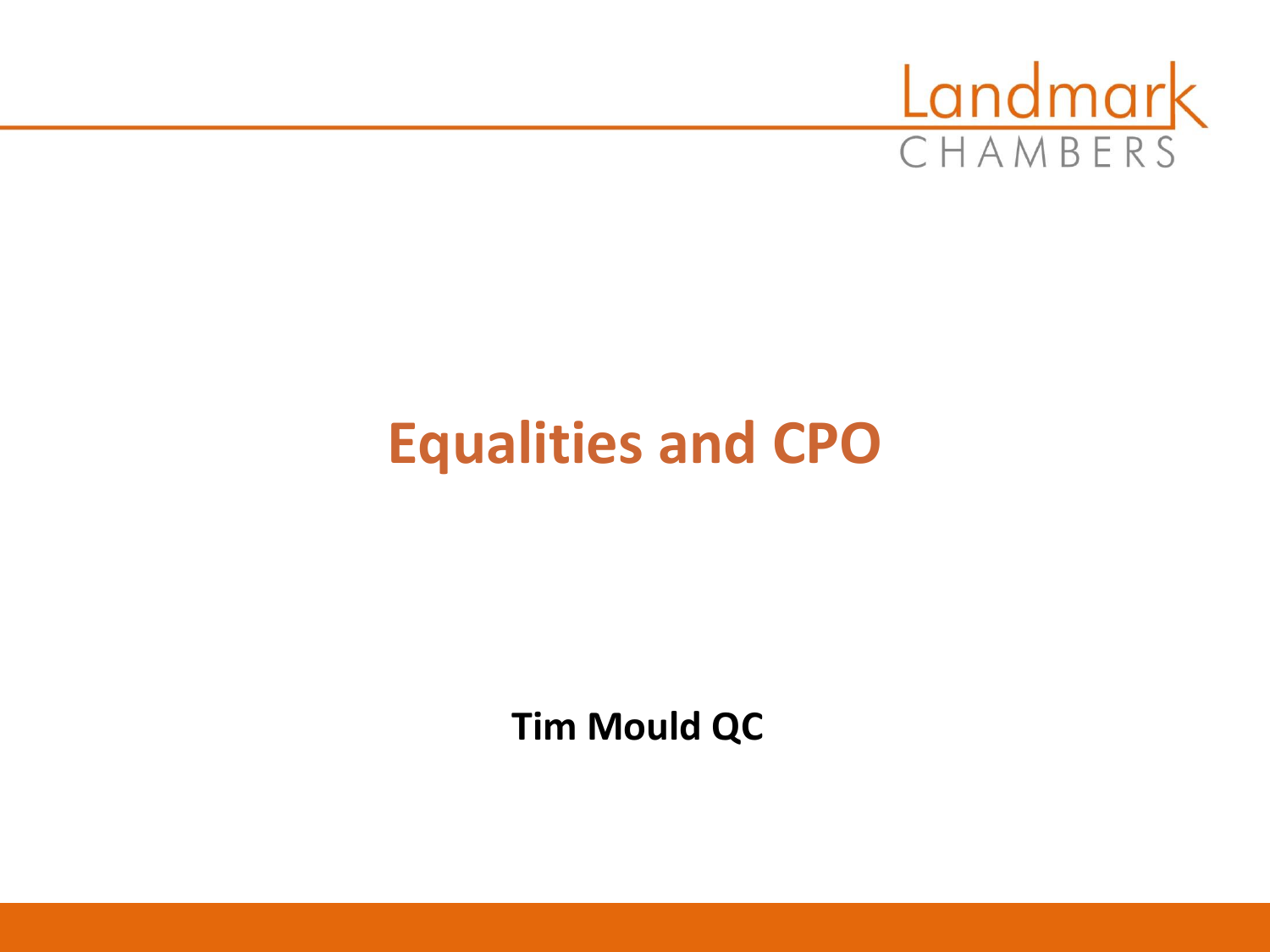#### **KEY PRINCIPLES**

- Acquiring authorities must have regard to the **Public Sector Equality Duty**
- Consider equalities *before* making the CPO and *continuously thereafter*
- The PSED falls upon both the acquiring authority and the confirming authority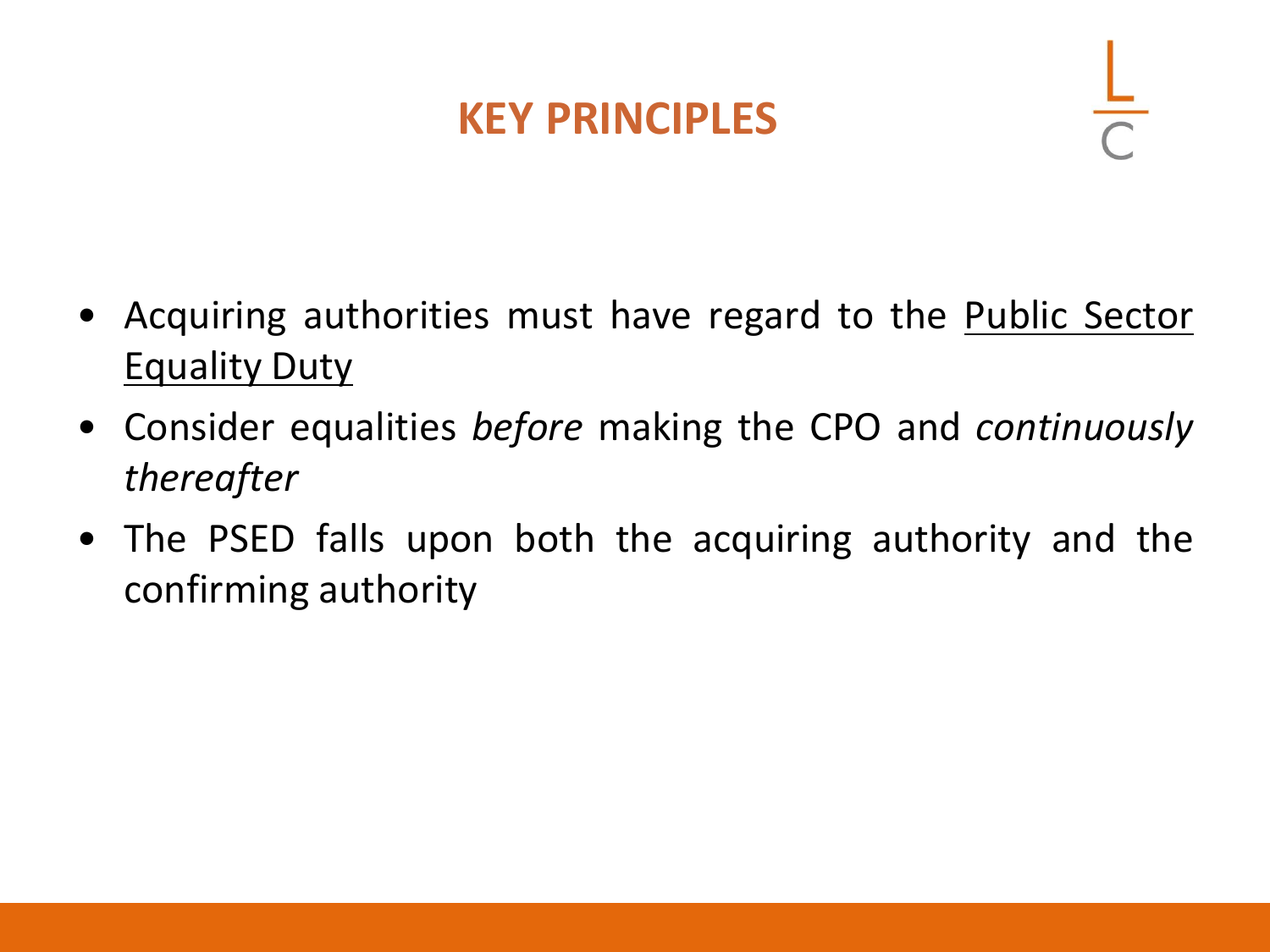#### **THE PUBLIC SECTOR EQUALITY DUTY**

- Section 149 Equality Act 2010
- *(1) A public authority must, in the exercise of its functions, have due regard to the need to:*

*(a) Eliminate discrimination, harassment, victimisation and any other conduct that is prohibited by or under this Act.*

*(b) Advance equality of opportunity between persons who share a relevant protected characteristic and persons who do not share it.*

*(c) Foster good relations between persons who share a relevant protected characteristic and persons who do not share it*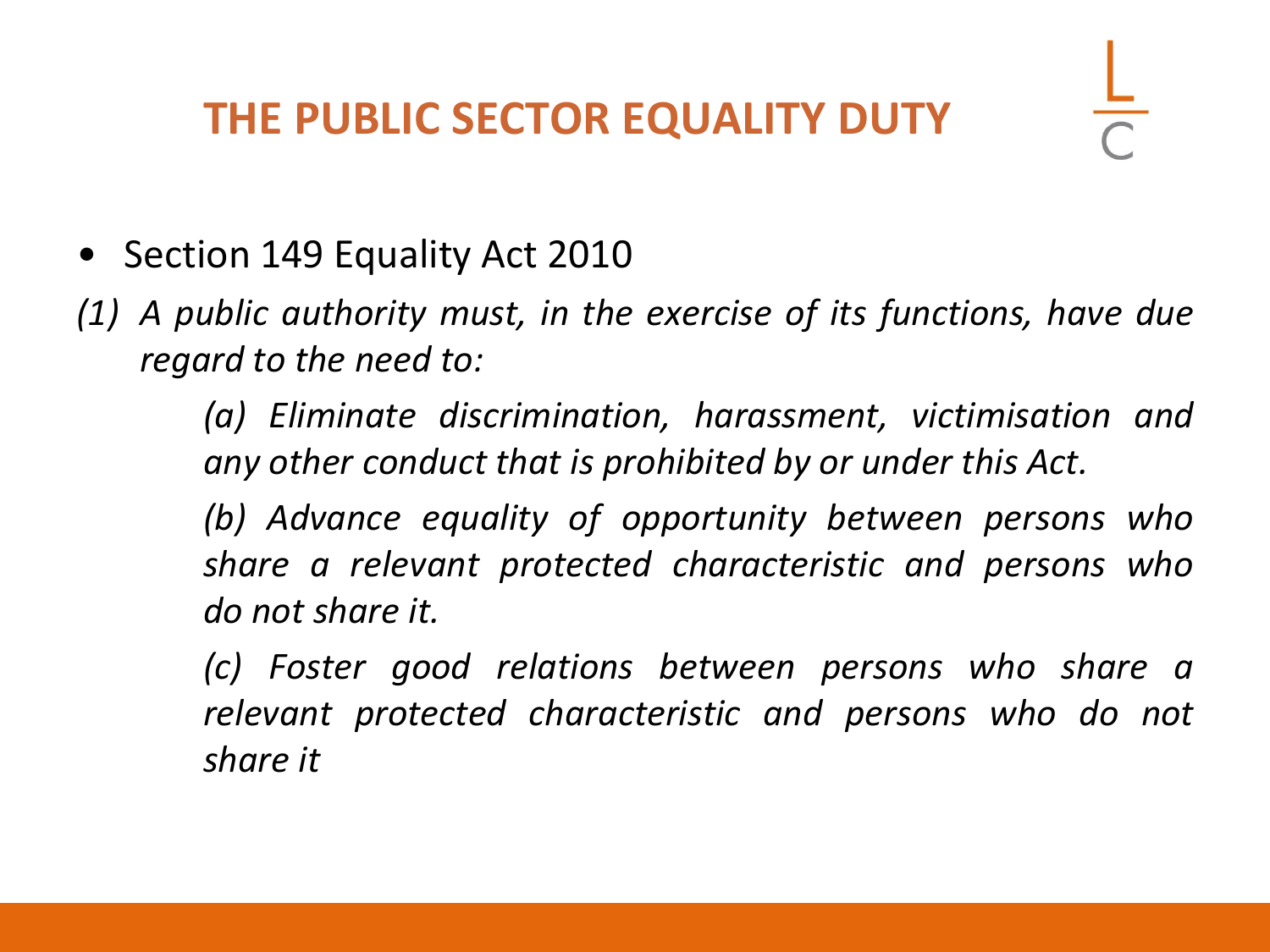#### **WHAT DOES THE DUTY INVOLVE?**

#### • Section 149(3):

- *Having due regard to the need to advance equality of opportunity…involves having due regard, in particular, to the need to:*
- *(a) Remove or minimise disadvantages suffered by persons who share a relevant protected characteristic that are connected to that characteristic.*
- *(b) Take steps to meet the needs of persons who share a relevant protected characteristic that are different from the needs of persons who do not share it.*
- *(c) Encourage persons who share a relevant protected characteristic to participate in public life or in any other activity in which participation by such persons is disproportionately low.*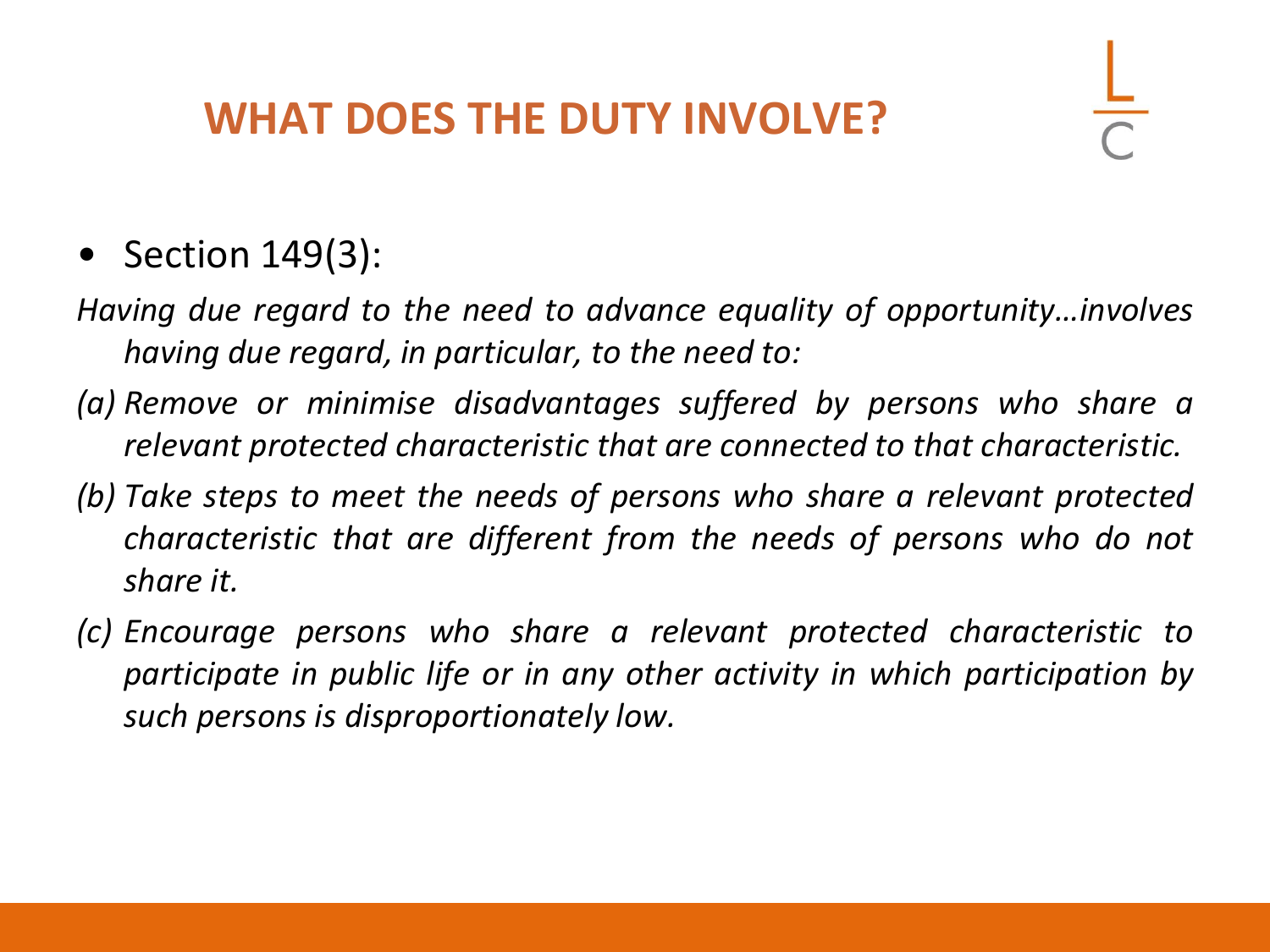#### **WHAT ARE PROTECTED CHARACTERISTICS?**

 $\frac{1}{\sqrt{2}}$ 

- Section 149(7):
	- Age
	- Disability
	- Gender reassignment
	- Pregnancy and maternity
	- Race
	- Religion or belief
	- Sex
	- Sexual orientation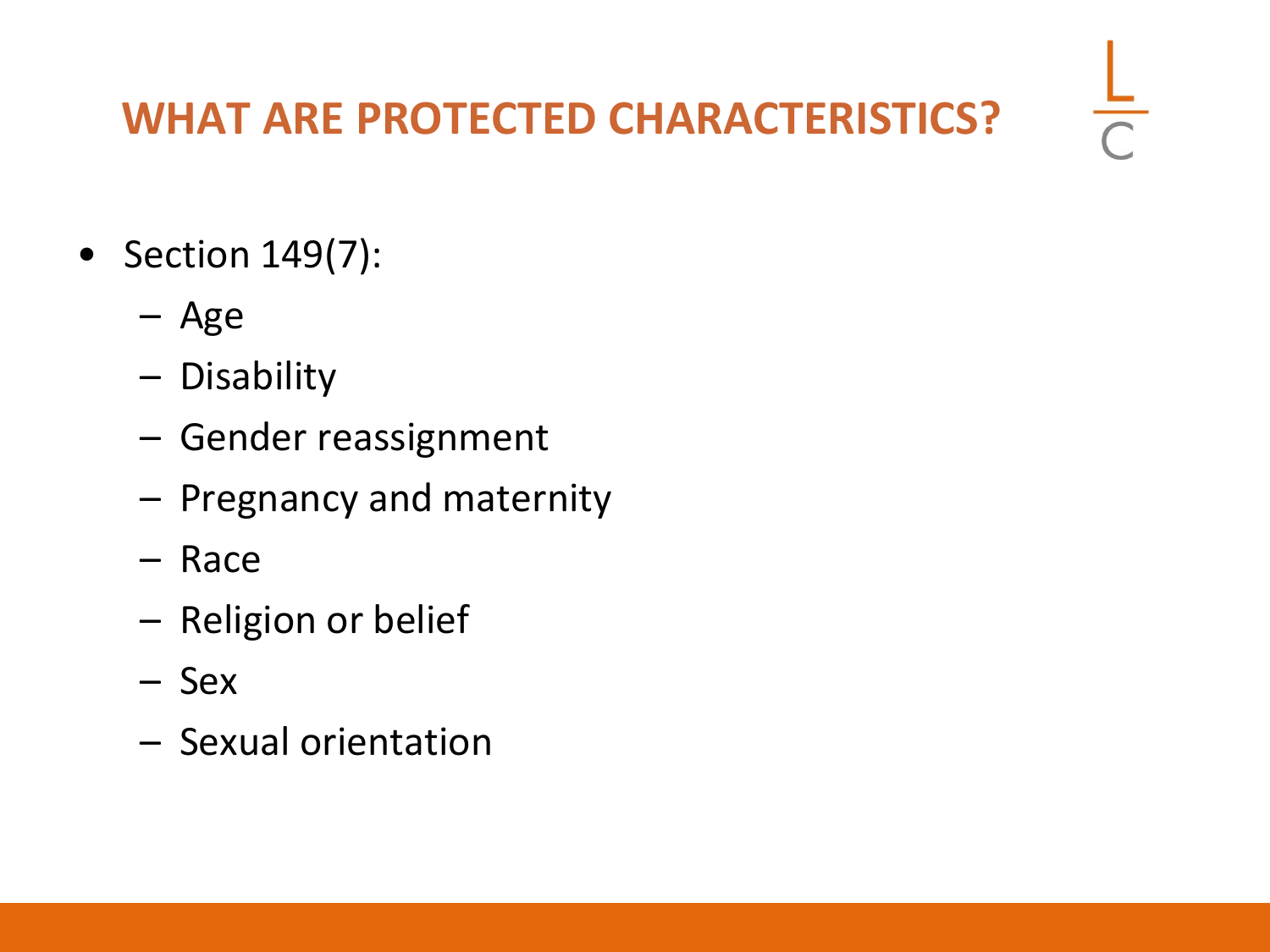#### **HAVING DUE REGARD**



- The duty does not require a particular outcome
- Merely reciting a mantra will not show the duty has been discharged
- A properly informed, rational view must be taken on the extent of likely impact (even if there is no formal impact assessment)
- Where negative effects are identified, potential mitigation must be considered and reasonable adjustments made to the scheme
- Resource planning fulfilment of the duty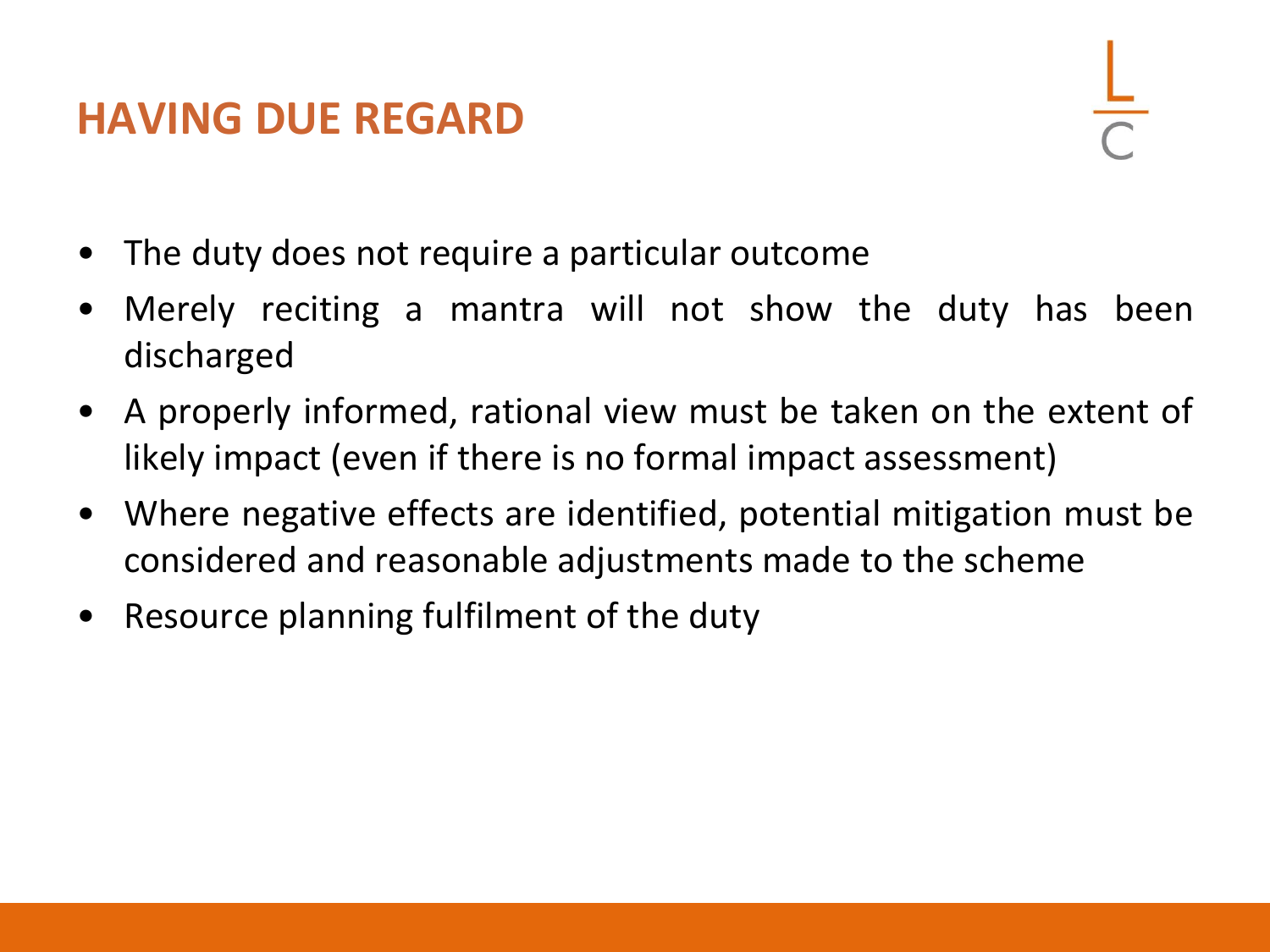#### **FULFILLING THE DUTY IN PRACTICE**

- Identify affected communities and people likely to experience differential impacts and effects
- Early and effective community engagement
- Seek specialist advice
- Measures to be built into scheme design
- Special construction arrangements
- Community relations plan
- Appoint an equalities champion
- Special mitigation or compensation arrangements
- Giving affected persons a voice at the CPO inquiry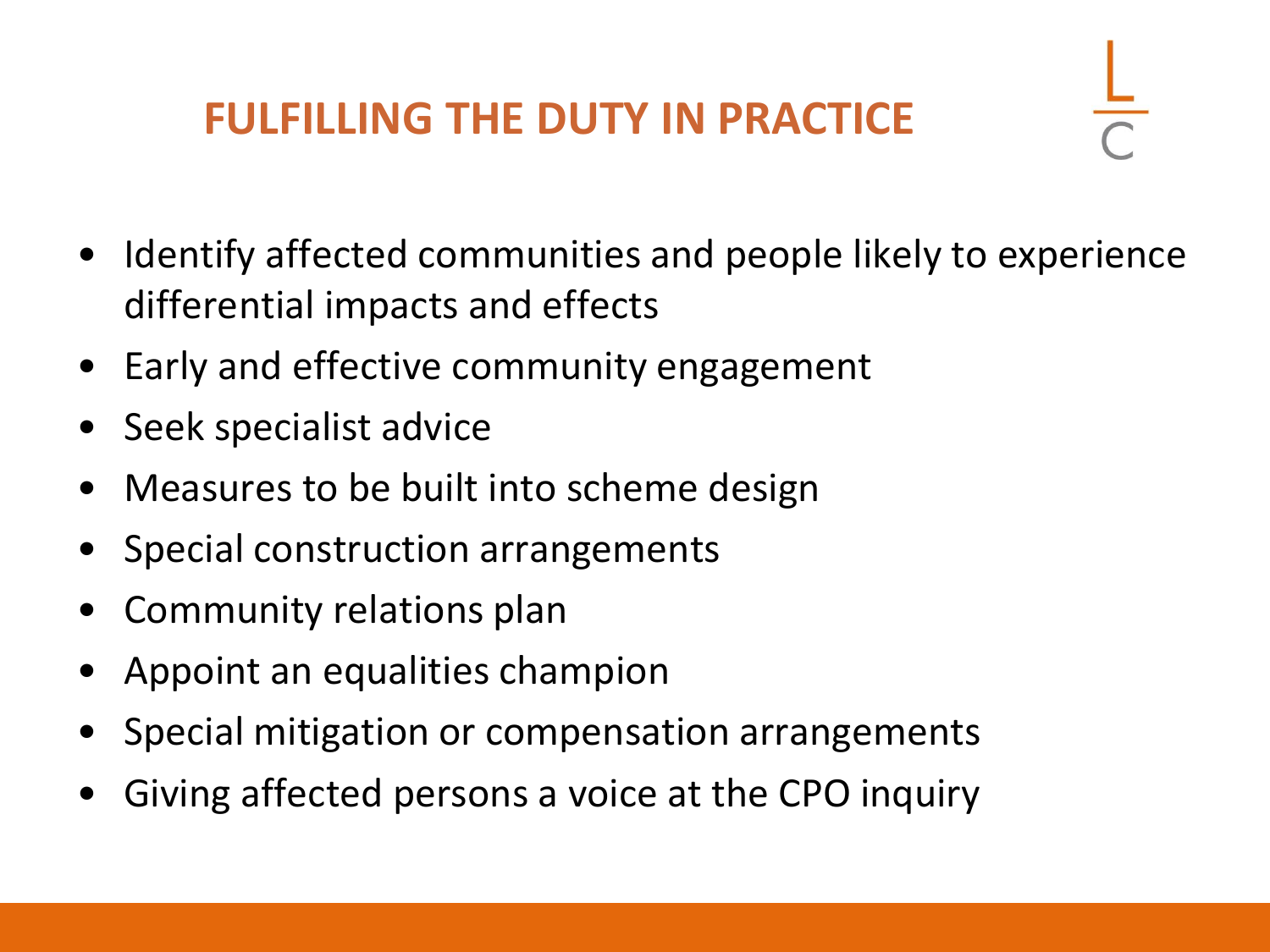# **Equalities issues in CPO: Shepherd's Bush Market**

- Mixed use redevelopment of ethnically diverse market
- Inspector recommended refusal having found that "guarantees and safeguards are not sufficiently robust to be assured that genuine opportunities exist for current traders or shopkeepers (or similarly diverse businesses) to continue trading in the market and Goldhawk Road"
- SofS confirmed the CPO, but his decision was quashed by the Court of Appeal for lack of clear reasons.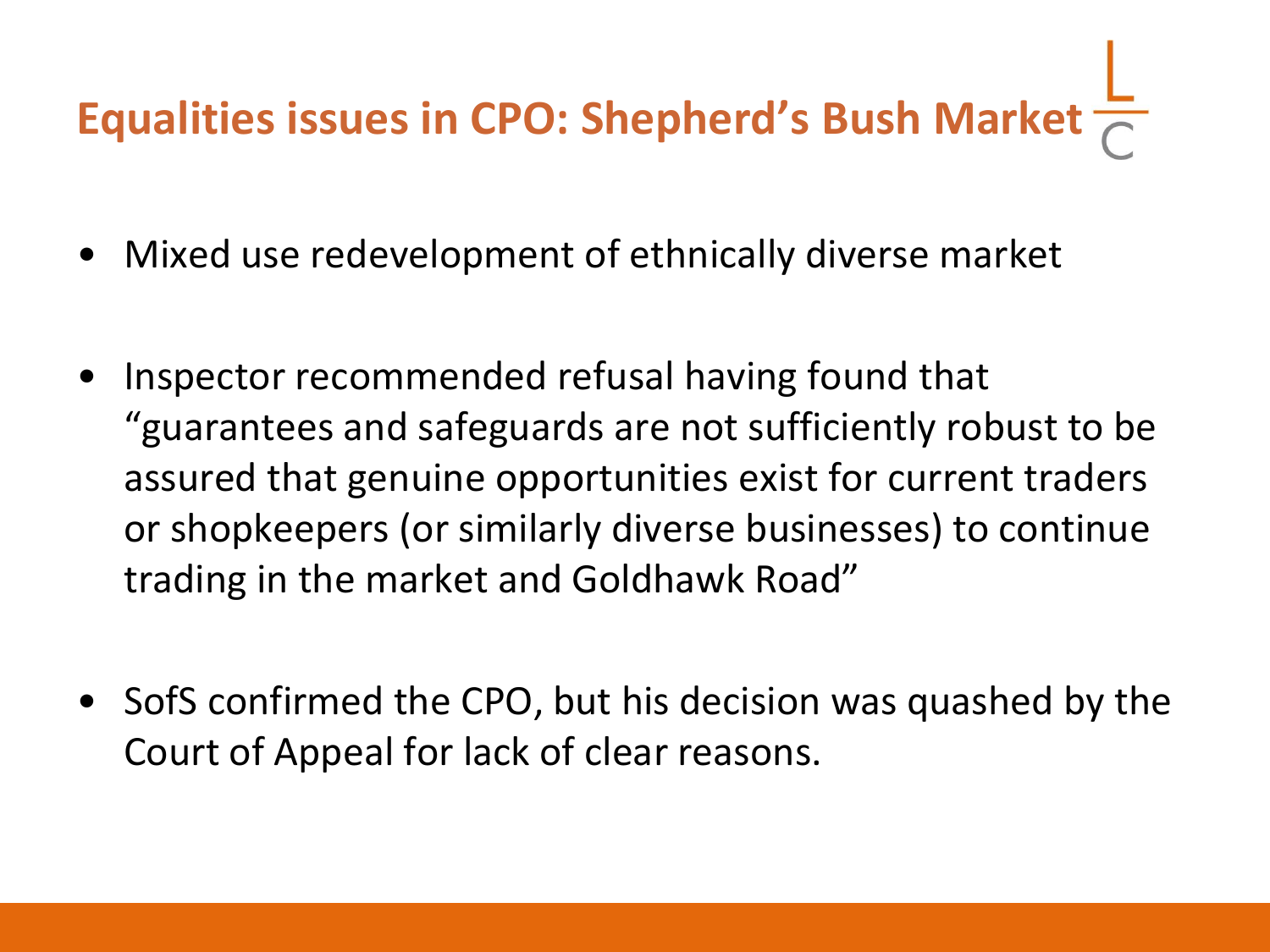- Demolition of shopping arcade to create civic square
- Displaced traders were mainly Afro Caribbean hair and beauty salons
- Council procured new 'Peckham Palms' development for the traders nearby
- Council guaranteed rents would be affordable to enable existing traders to relocate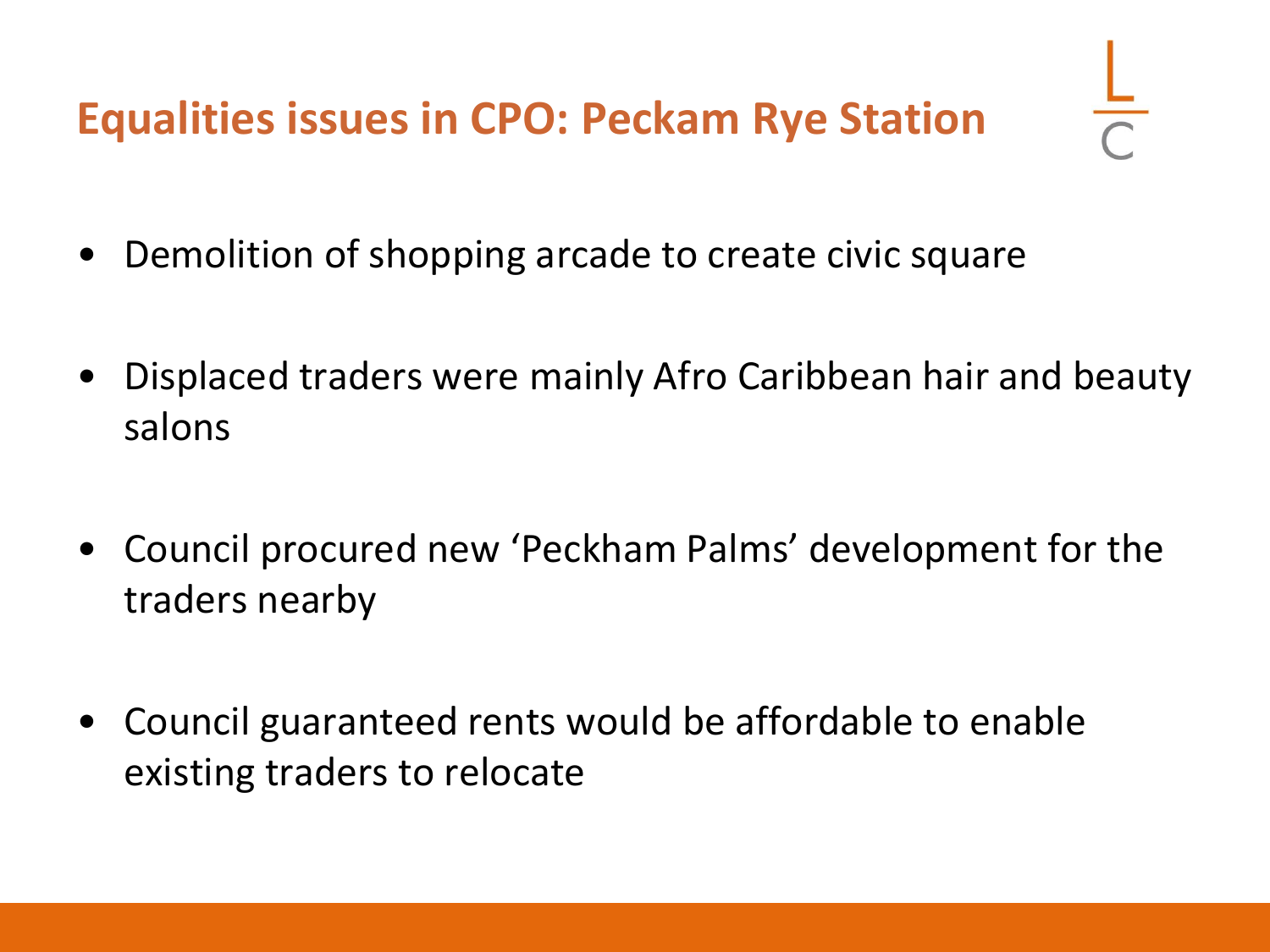### **Equalities issues in CPO: Peckam Rye Station**

- Equalities Impact Assessments
	- -1 for the original scheme
	- -1 for the revised, smaller scheme
	- -1 considering the mitigation proposed
- EQIA is an *ongoing* exercise
- Inspector & SofS found that equalities issues had been addressed "in a thorough and fundamental way as part of the CPO and scheme design"